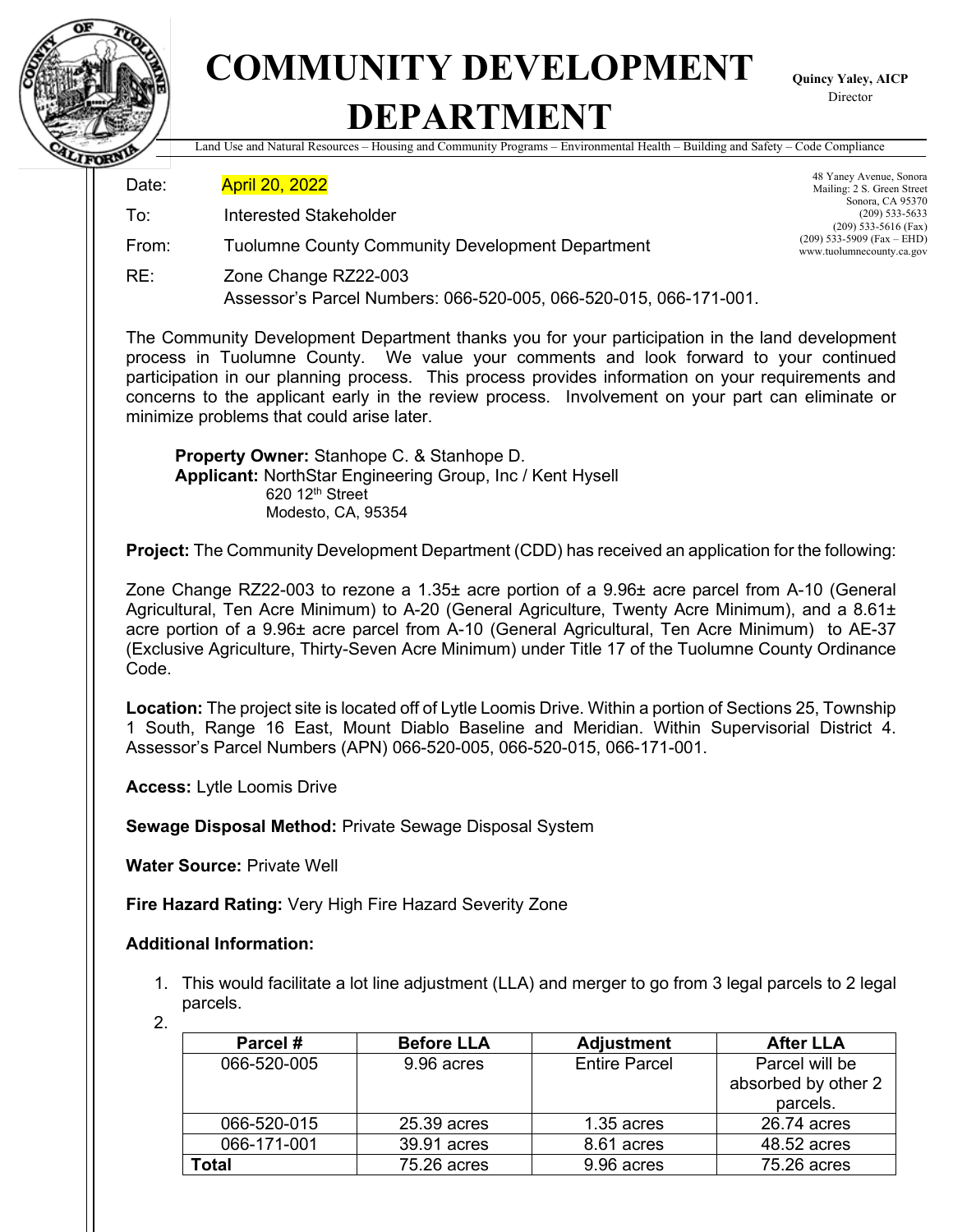| Please return your comments to the CDD by May 6, 2022. |  |
|--------------------------------------------------------|--|
|--------------------------------------------------------|--|

**Staff Contact: Quinn Lewis** (209) 533-5636, *glewis@co.tuolumne.ca.us* 

| All property owners within 1,000 feet of the proposed project and agencies/organizations will be notified<br>of future public hearings. Property owners do not need to request future notification. Please note that<br>all comments that are submitted are part of the public record for the project. |                          |  |
|--------------------------------------------------------------------------------------------------------------------------------------------------------------------------------------------------------------------------------------------------------------------------------------------------------|--------------------------|--|
|                                                                                                                                                                                                                                                                                                        |                          |  |
|                                                                                                                                                                                                                                                                                                        | Date: __________________ |  |

S:\Planning\PROJECTS\Rezone\2022\RZ22-003 Stanhope\Agenda & Conditions\Stakeholder Notification.docx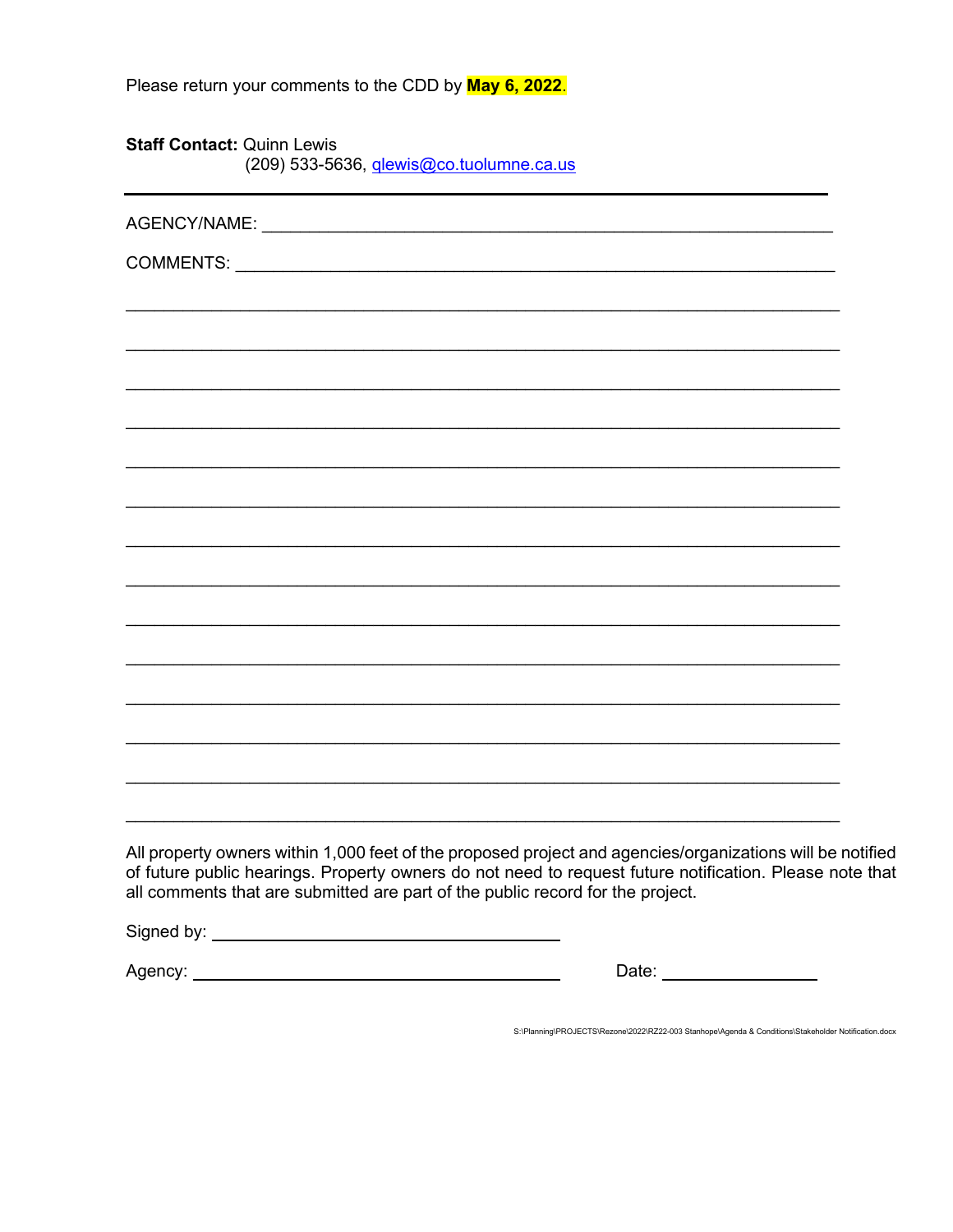## **Vicinity Map**

**Exhibit "A"** 



APN: 066-520-015, 066-520-005, 066-171-001

Real Property as designated as being a portion of the East one-half of the northeast quarter of Section 25, Township 1 South, Range 16 East, Mount Diablo Meridian, County of Tuolumne, State of California, The Basis of Bearings for description is North 00°04'44" West for the West line of that property labeled "D. Garrett", as shown on that certain map filed for record March 27, 1980 in Volume 23 of Surveys, at Page 58, Tuolumne County Records.